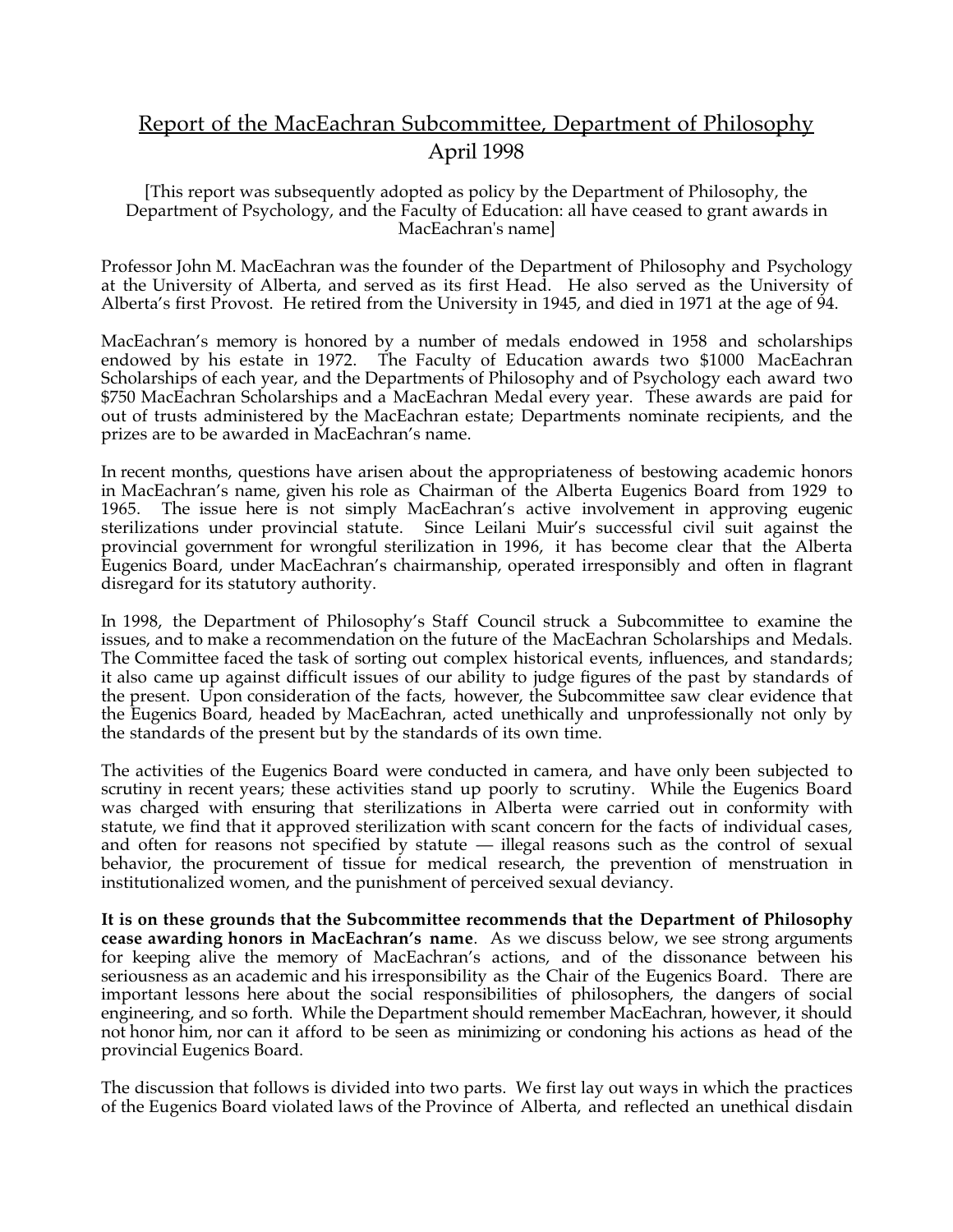for the rights of individuals whose fates were entrusted to the Board. These are the grounds on which we recommend that the Department dissociate itself from the MacEachran Scholarships and Medals.

The second part of this report broadens the discussion. The Subcommittee wishes to note that while the Department has a responsibility to respond specifically to MacEachran's actions, a much broader set of issues and responsibilities is raised by the actions of the Eugenics Board. Part Two of this report therefore sketches a broader set of issues that face the University Community as a whole.

### **Part One: Reasons for ceasing to award honors in MacEachran's name**

#### **The Eugenic Board's violations of statute**

The Sexual Sterilization Act was passed by the Legislature of the Province of Alberta in 1928. While there was controversy at the time over the scientific and ethical merits of eugenics, it seems fair to say that the Act, drafted to prevent the procreation of those with mental disabilities, was in keeping with ideologies current at the time.

Section 4(1) of the *Sexual Sterilization Act* empowered the medical superintendent of a mental hospital to cause a patient of the mental hospital whom it proposed to discharge to be examined by or in the presence of the eugenics board, with a view to sterilization. Section 6 of the Act established two grounds for sterilization: that procreation by the person under consideration would result in the transmission of any mental disability or deficiency to his or her progeny or involved the risk of mental injury either to such a person or his or her progeny.<sup>1</sup>

The original Act named the four members to the Eugenics Board, charged with approving recommendations for sterilization and ensuring that these conformed to the Act. MacEachran was named as the Board's Chairman, and was the one continuous member of the Board from 1929 to  $1945.<sup>2</sup>$ 

While the minutes of the Board are preserved, they do not record individual opinions or debate on particular cases. Decisions of the Board had to be unanimous, however, so MacEachran would have concurred with every decision. In the 44 years of its operation, 2822 sterilizations were carried out with the approval of the Board.<sup>3</sup>

There is clear evidence that in approving sterilizations, the Board frequently violated the statutory conditions of its authority.<sup>4</sup> The Statute required that two standards be met before sterilizations could be performed: the sterilizations were to be performed on patients ready for discharge by institutions, and who were at risk of passing their 'defects' on to offspring.

 $\overline{a}$ 

<sup>1</sup> Muir v. Alberta, [1996] 4 *Western Weekly Reports*, at 179.

 $2$  On the constitution and reconstitution of this board under statute, see Muir v. Alberta, 199. Jon Faulds, Leilani Muir's lawyer, suggests that as the only continuous member of the board, MacEachran established and sustained its procedures and routines; well-established procedures were in place when new members came onto the Board. [Personal communication with David Kahane] As the Subcommittee is unaware of direct evidence for this claim, it has not figured in our recommendations.

<sup>3</sup> Robertson in Muir v. Alberta, 232.

<sup>&</sup>lt;sup>4</sup> The most important source of evidence for our deliberations is the judgment delivered by Justice Veit in the case of Muir v. Alberta, 1996.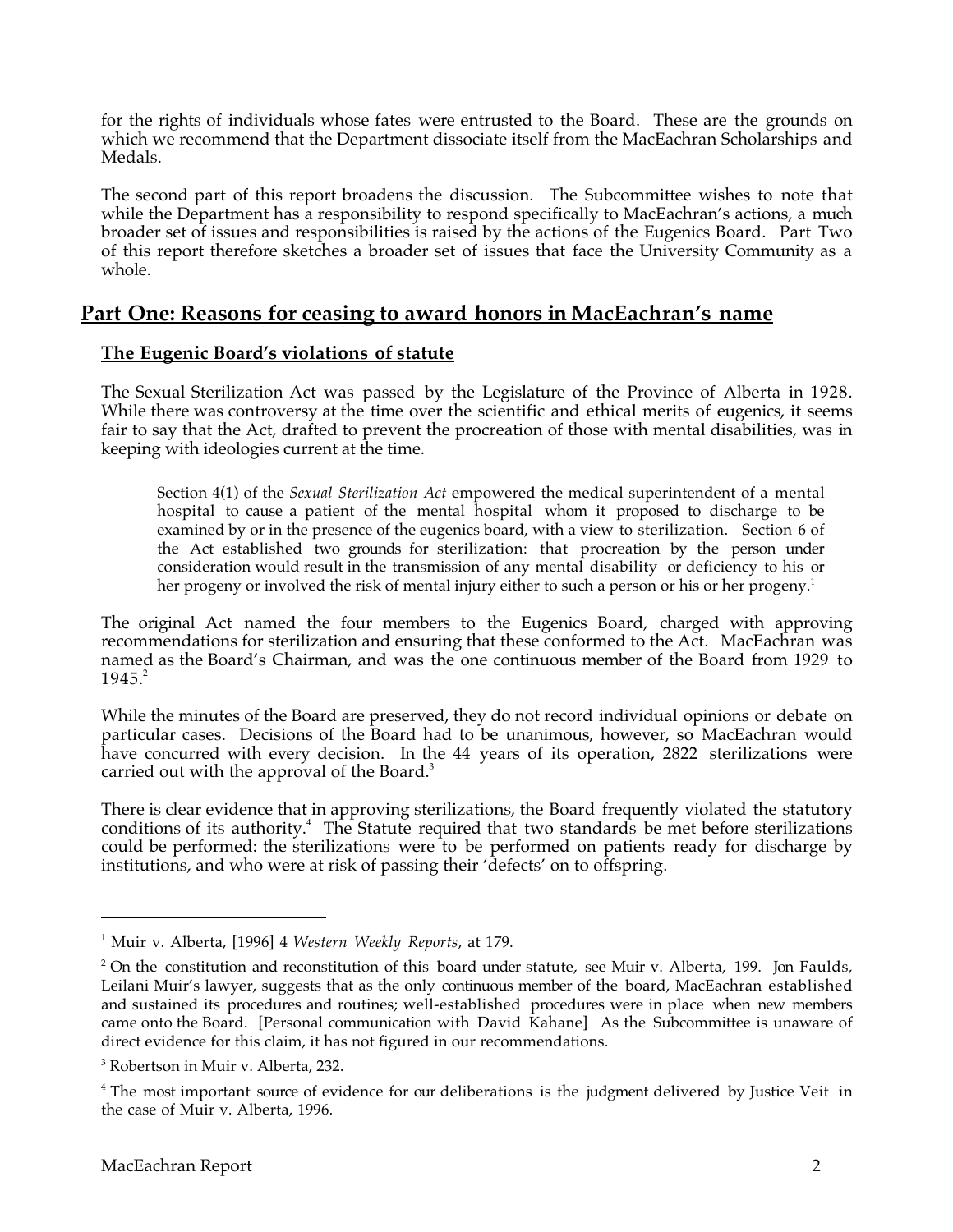- In many cases, including that of Leilani Muir, the Board approved sterilizations where the discharge of the patient was not imminent.<sup>5</sup>
- The Board approved sterilizations without clear evidence that deficiencies would in fact be passed on to the patient's offspring.6
- The Board approved for sterilization patients who did not meet its own standards for mental defect.<sup>7</sup>
- The Board approved sterilizations in cases where patients were already known to be infertile. For example, it was well known from the 1940s onward that male 'mongols' are infertile. Yet the Board approved the castration of a number of such men in order to procure testicular tissue for scientific research.<sup>8</sup>
- There is considerable evidence that the Board frequently approved sterilizations in the belief that this would alter the sexual behavior of institutionalized patients.<sup>9</sup>

<sup>6</sup> According to Veit, Thompson's evidence clearly shows

that the Eugenics Board did not meet the standards imposed on it by the legislation. She acknowledges that the board could not...be certain that any defect of the trainee would be passed on to the trainee's offspring. Dr. Thompson testified that the Board unilaterally modified the standard passed by the Legislature of Alberta; in her opinion, the legislature had set a standard that was unreasonably tough — too high to meet. [Muir v. Alberta, 212]

 $^7$  As Justice Veit writes in her judgment,

Despite the fact that the eugenics Board claimed to have an IQ cut-off point of 70, persons above that level were approved for sterilization; some of those persons had conditions such as spinal meningitis, hearing defects, or had been accused of criminal offenses... [Muir v. Alberta, 221]

<sup>8</sup> "The Eugenics Board was directly implicated in some of le Vann's...experiments. He was working on a project entitled 'A study of Spermatogenesis in Mongols' and needed testicular tissue from trisomy-21 males. The Eugenics Board assisted le Vann by ordering testicular biopsies of at least 15 Down syndrome males, and the actual surgery sometimes entailed unilateral orchidectomy (castration), despite the widely accepted fact that these males were sterile and their Down syndrome was not hereditary." [Douglas Wahlsten, "Leilani Muir versus the Philosopher King: Eugenics on Trial in Alberta," *Genetica* (1997), 6.] See also Muir v. Alberta, 215.

<sup>9</sup> Veit writes that

-

It seems clear from [Dr. Thompson's] evidence that persons who were brought before her were unlikely to be discharged; one can only conclude, therefore, that the sterilization was done primarily to control sexual activity in the institution rather than for any of the purposes set out in the legislation. [Muir v. Alberta 214]

Professor Robertson of the Faculty of Law at the University of Alberta concurs with this judgment in his own expert testimony in Muir v. Alberta:

The Patient Chart Information...emphasizes that those who administered the Act attached considerable importance to any history of criminality, delinquency, and sexual promiscuity on the

<sup>&</sup>lt;sup>5</sup> Referring to testimony at the Muir trial by M. Thompson, a former board member, Justice Veit says the evidence

establishes that the powers of the Board were used not in accordance with either scientific principles or legislative standards, but in support of social policy about who should be allowed to have children in Alberta. Her evidence also establishes that in most requests for sterilization that came before the Board, the inmate would never be discharged, or it would be a very long time in the future before any discharge were contemplated. [Muir v. Alberta, 208-209]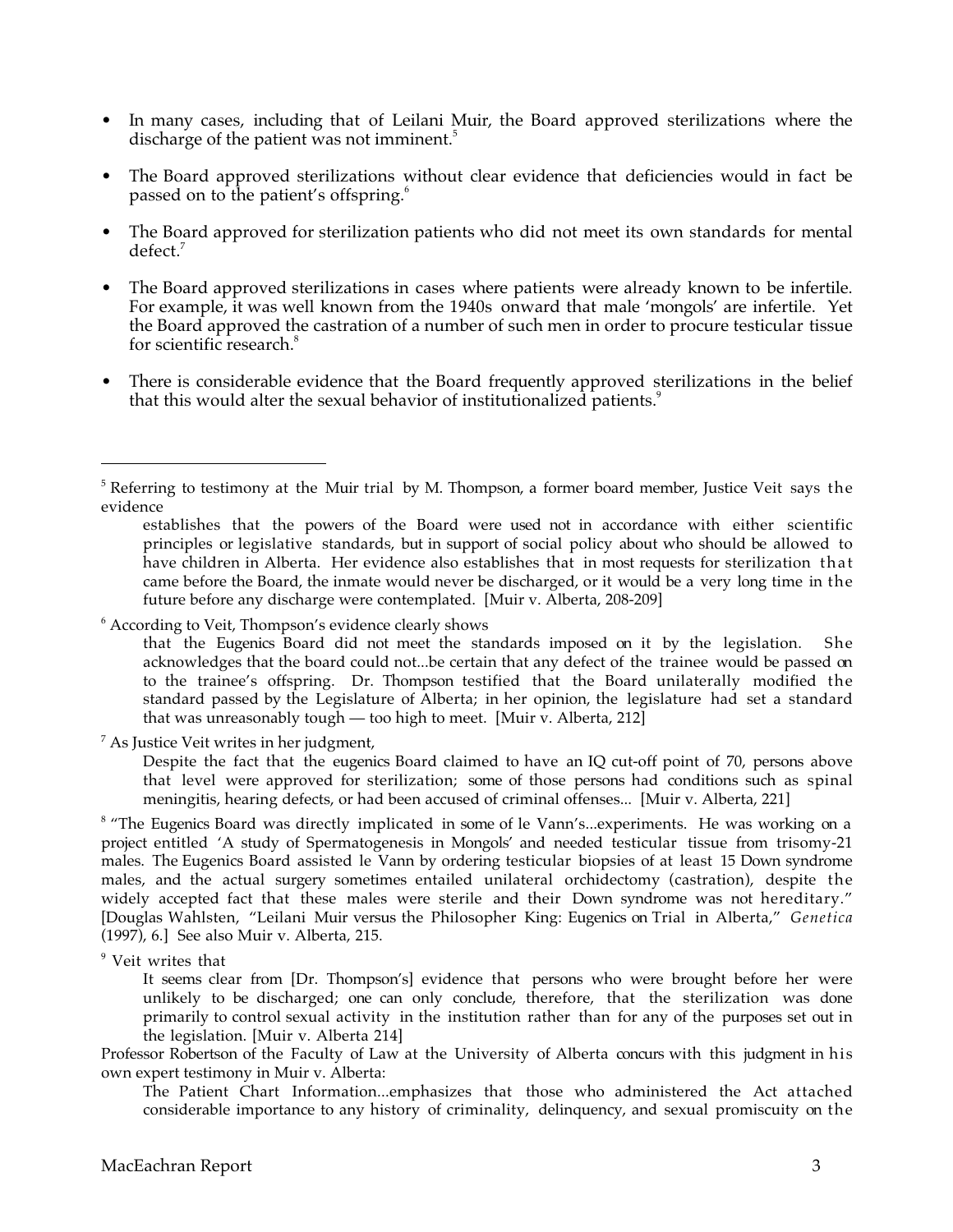- The board approved some sterilizations with the goal of eliminating menstruation in institutionalized women.<sup>10</sup>
- In its decisions, the Board showed a propensity to favor the sterilization of members of particular social groups.<sup>11</sup>
- While the Board was expected to ensure that evidence offered for particular sterilizations met the scientific and professional standards of the time, there is strong evidence that it failed to consider available scientific evidence.<sup>12</sup>
- While in its early years the Board is said to have spent as much as half a day on each case, $^{13}$  it soon came to dispatch cases at a rate that made a mockery of its oversight role. Summarizing expert testimony in the Muir trial, Justice Veit writes:

Professor Robertson's evidence establishes that, routinely from the 1930s on, the Board frequently dealt with cases at the rate of 10 minutes per case or less. The members of the Board had no information on the cases in advance of their meetings. This speed of dealing with irreversible decisions establishes that the Board could not have taken the time to examine the cases in any meaningful way; it is obvious that the Board relied almost entirely on the recommendation of the executive director of [The Provincial Training School for Mental Defectivesl, Dr. le Vann.<sup>14</sup>

According to Professor Robertson, the Board approved almost every case that came before it; he suggests there is "overwhelming evidence" that the Board performed no independent function, and engaged in no serious investigation of the cases before it.<sup>15</sup>

Justice Veit writes, further, that

Dr. Thompson's evidence demonstrates that the operations of the Board initiated on a purported scientific rationale, degenerated into unscientific practices. The decisions of the Board were not made according to the standards imposed on them by the legislation, but

part of a patient. It is clear that this type of behavior was viewed by the Board as highly relevant and indicative of a need for sterilization. [in Muir v. Alberta, 252]

<sup>10</sup> As Justice Veit notes, "In some cases, the Board authorized the hysterectomy or oophorectomy (removal of the ovaries) in order to eliminate menstruation in females; according to the language of one typical case, the female trainees were "difficult to handle and to keep clean during menstrual periods". These operations were also ordered where female trainees masturbated or had lesbian tendencies." [Muir v. Alberta, 221-222]

<sup>11</sup> Justice Veit finds corroboration for Robertson's testimony

that there were systemic biases in the operation of the board so that, for example, females more than males, and females from Eastern Europe and Catholics and later female natives were more likely to be sterilized. [Muir v. Alberta, 209]

There is evidence that MacEachran was aware of this disproportion in the treatment by the Board of different social groups: he in fact supervised a thesis by one Mary Frost on this very aspect of the Board's decisions.

<sup>14</sup> Muir v. Alberta, 209

 $\overline{a}$ 

<sup>12</sup> See Muir v. Alberta, 211.

<sup>13</sup> Heather Pringle, "Alberta Barren," *Saturday Night* (June 1997), 35.

<sup>&</sup>lt;sup>15</sup> Personal communication with David Kahane.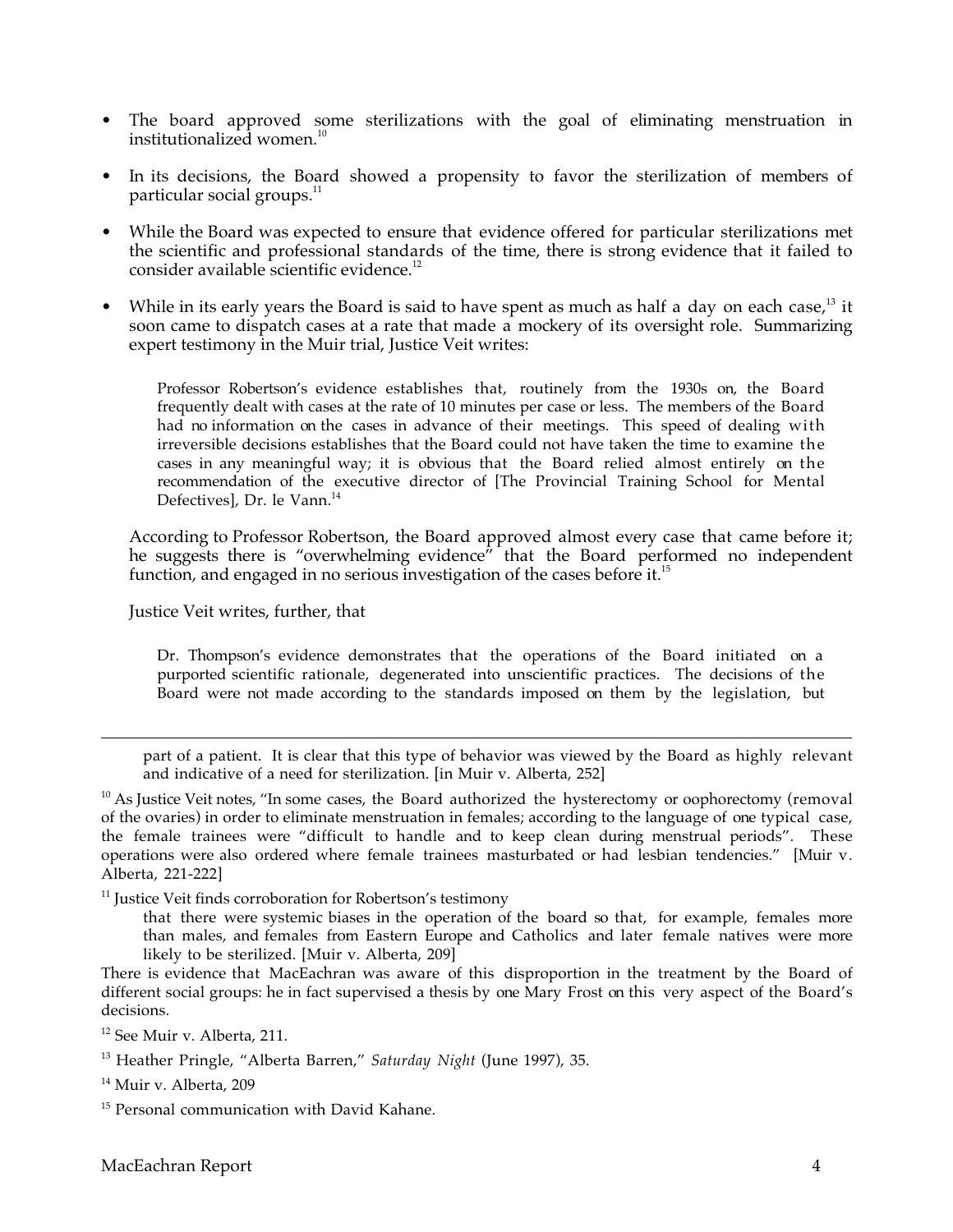because the members of the Board, like Dr. Thompson, thought that it was socially appropriate to control reproduction of "these people."

I do not accept Dr. Thompson's evidence that care was taken by the Board in deciding the fate of each individual trainee brought before it. Irreversible decisions were obviously made on the flimsiest of evidence — without any true scientific investigation of the eugenics situation of each trainee.<sup>16</sup>

• The perfunctoriness of the Board's deliberations may be indicated by the fact, revealed by records introduced at the Muir trial, that MacEachran often signed forms approving sterilizations before the cases had been heard.<sup>17</sup>

#### **The Subcommittee's Recommendations to the Department of Philosophy**

The above evidence indicates that the Eugenics Board, under MacEachran's stewardship, operated in flagrant violation of the statutes it was charged with upholding. MacEachran, as a member of the Board, acted in a manner that not only is morally reprehensible by present standards, but derelict by the standards of his time, given his responsibilities as a public servant.

In her judgment in Muir, Justice Veit writes that "The circumstances of Ms. Muir's sterilization were...so high-handed and contemptuous of the statutory authority to effect sterilization and were undertaken in an atmosphere that so little respected the plaintiff's dignity that the community's and the court's sense of decency was offended."<sup>18</sup> Based on the evidence it has gathered, the Subcommittee judges that the disregard for human dignity exhibited by MacEachran and the rest of the Board in the case of Ms. Muir was unfortunately typical of its actions.

Veit goes so far as to say that "...because the government's own standards for sterilization were ignored in Ms. Muir's case, the conduct of the government was more than negligent, it was intentional. The sterilization became an assault and battery....<sup>"19</sup> The Subcommittee does not see the need to appeal to present standards of morality or propriety for a negative judgment of MacEachran's actions as chairman of the Eugenics Board: it seems clear that even by the standards of his own time, MacEachran's disregard for the welfare of the Board's charges was reprehensible.

The legitimacy of decisions by governments and their agents is closely tied to the possibility of these decisions being made public.<sup>20</sup> It seems likely that the decisions of the Eugenics Board escaped condemnation in their own time only because of the secrecy of the Board's deliberations. It is difficult to believe that the decisions of the Board would have been considered legitimate had

-

<sup>16</sup> Muir v. Alberta, 215.

 $17$  In her judgment in Muir, Veit writes that

the board did not carefully examine each case that came before it. On the contrary, these critically important decisions about irreversible sterilizations including salpingectomies and castrations were, in many cases, routinely signed by the chairman, and some other members of the board, in advance of the Board's decision.... [Muir v. Alberta, 221]

<sup>&</sup>lt;sup>18</sup> Muir v. Alberta, 179.

<sup>19</sup> Muir v. Alberta, 221.

<sup>20</sup> This standard of publicity is famously stated by Kant in *On the Common Saying: This May Be True in Theory, But Does Not Apply in Practice*: "Whatever a people cannot impose upon itself cannot be imposed upon it by the legislator either." For a more recent statement of the principle, see Amy Gutmann and Dennis Thompson, *Democracy and Disagreement* (Cambridge: Harvard University Press, 1996).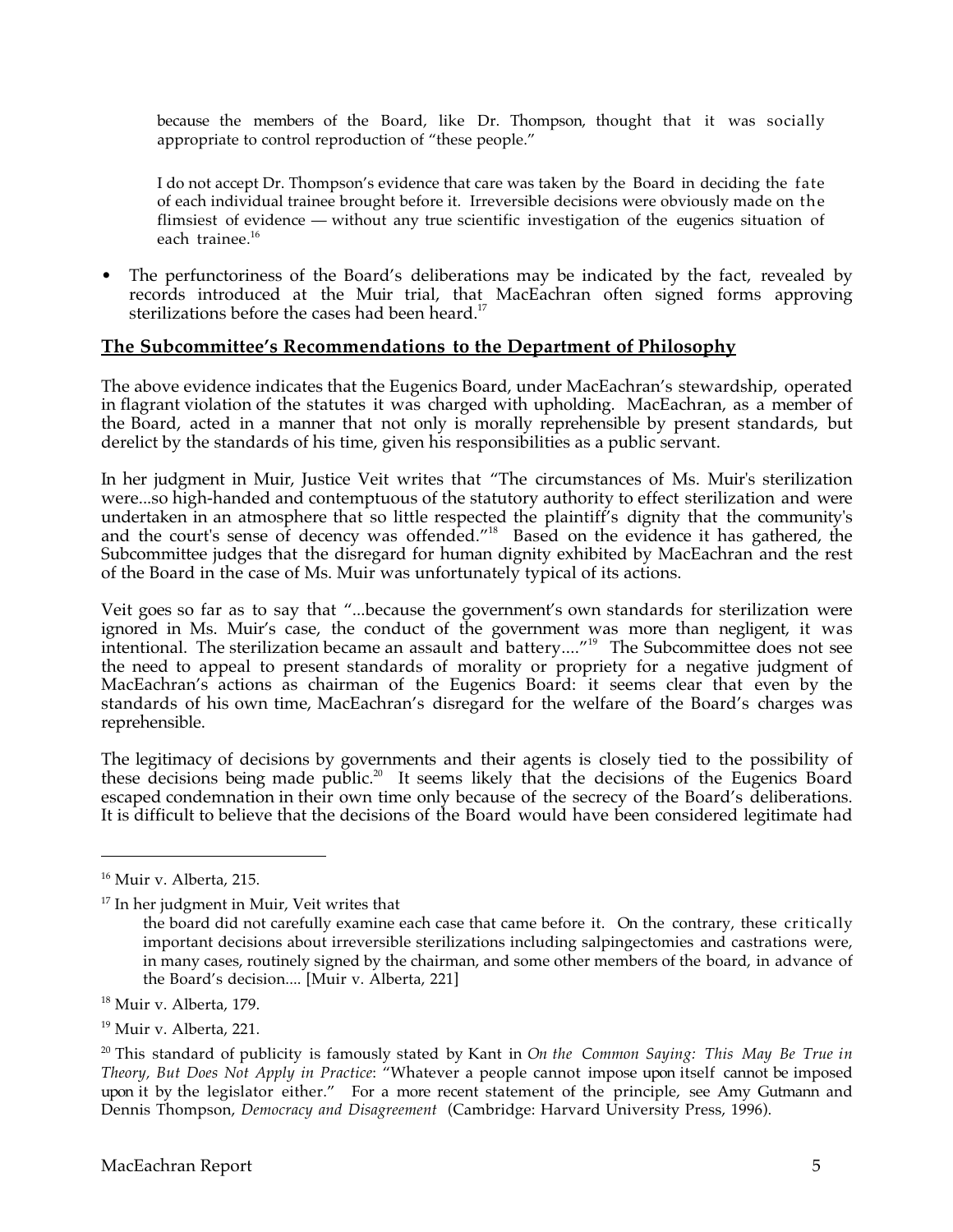the reasons for these decisions been made public. We can perhaps imagine reactions — in the 1930s, 40s, 50s, or 60s — to statements like the following: "We have approved the sterilization of patients although there is no clear evidence that their conditions are hereditary, and without clear evidence of mental defect." "We have allowed the castration of already sterile patients so that their tissue can be used for research." "We have allowed the removal of young women's ovaries so that staff at the Provincial Training School will not have to cope with the mess of menstruation." Such reasons, abhorrent in our own time, would likely have been regarded as unacceptable in MacEachran's as well. Such reasons, furthermore, would likely would have been considered abhorrent to members of the Department of Philosophy when the MacEachran Medals were first awarded in 1959, and the MacEachran Scholarships in 1973.

**The Subcommittee therefore recommends that the Department of Philosophy cease awarding Scholarships and Medals in MacEachran's name.** When the Department gives out MacEachran Scholarships or MacEachran Medals, it honors MacEachran's memory; it attaches his name to rewards it bestows upon its best students, and so perpetuates his name with this positive association. This cheapens the awards, and implies our approval of a man whose life work, taken as a whole, can no longer be seen to deserve this.

To say that MacEachran's name should no longer be memorialized through academic honors is **not**, however, to suggest that the Department should forget about him. The coincidence of MacEachran's chairmanship of this Department and of the Eugenics Board is cause for ongoing reflection. It should serve to remind us of the gulf that can exist between intellectual seriousness and ethical uprightness, and more broadly of the social responsibilities of academics, especially when they are given public trust based on their scholarly credentials. There also are a number of explicitly philosophical issues raised by MacEachran's actions — not only by his invocation of Plato in the name of mental hygiene, $21$  but across the subdisciplines of philosophy of science and social science, political philosophy, and applied ethics.

**The subcommittee therefore recommends that members of the Department seek ways to keep the example of MacEachran present in our courses and scholarship** (as a case in applied ethics courses, for example.) While we should not honor MacEachran, neither should we permit ourselves to forget him.

**Finally, the Subcommittee urges that the Department attempt to replace the MacEachran Scholarships and Medals with other honors for undergraduate students.** It should certainly be possible to replace the medals with some other form of recognition of excellence. In the longer term, we should strive to find funding for undergraduate awards of an amount equivalent to the MacEachran Scholarships. In keeping with the previous recommendation, we might consider instituting an essay prize in connection with MacEachran and the eugenics movement in Alberta (for example, on the social responsibilities of philosophers, or on the role of expert knowledge in formulating public policy.)

## **Part Two: The provincial eugenics program and the University of Alberta**

In its deliberations on MacEachran's own involvement with the Eugenics Board, the Subcommittee was acutely aware of the implication of a range of other individuals and institutions, at the University of Alberta and beyond, in the province's eugenics program. Just as the Department's dissociation from the MacEachran Scholarships and Medals does not excuse us from continued

 $\overline{a}$ 

<sup>21</sup> J.M. MacEachran, "A Philosopher Looks at Mental Hygiene," *Mental Hygiene* 16, 1932.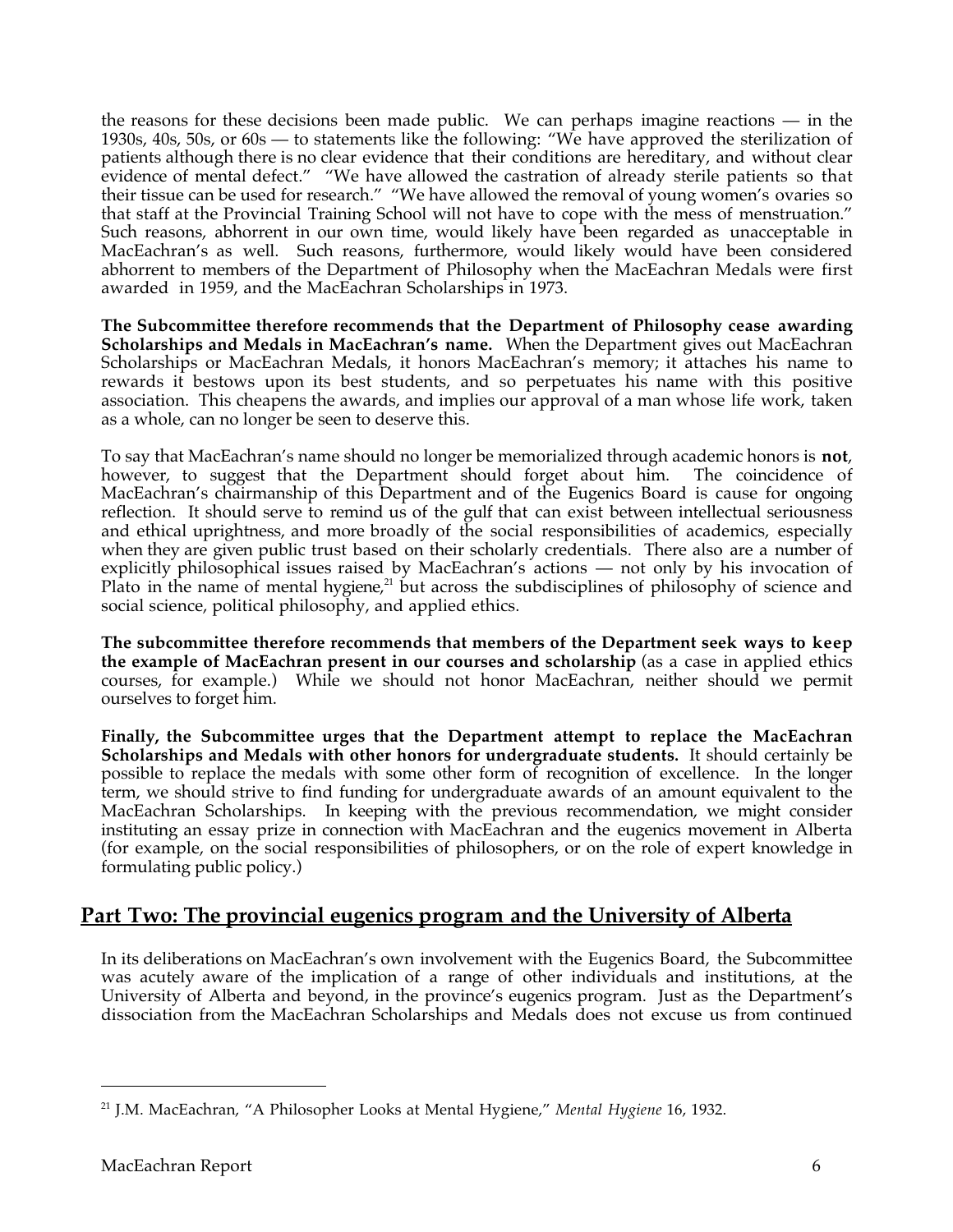reflection on MacEachran's disturbing legacy, so a focus on MacEachran's culpability should not be allowed to obscure a broader set of questions facing the University of Alberta.

- The Eugenics board had four members at any given time: a chairperson, two physicians, and a fourth member. The University of Alberta Senate was responsible for appointing two of these members, and MacEachran was not the only member to come from the University community.
- The Eugenics Board approved sterilizations that in turn were carried out by physicians, who at times performed more extensive surgeries (e.g. appendectomies, castrations) than required for mere sterilization. It would be interesting to know more about the association of these physicians with the University of Alberta.
- As noted in Section One, the Eugenics Board went far beyond statute in approving sterilizations, and seemed motivated by a broader social agenda, one that had to do with maintaining the purity (variously construed) of the Albertan and Canadian populations. So we have MacEachran's statement, in a 1932 address to the United Farm Women's Association of Alberta, that

We should endeavour to get away from a very costly form of sentiment and give more attention to raising and safeguarding the purity of the race. We allow men and women of defective intelligence or of criminal tendencies to have children.... There is one remedy for such eventualities and we fortunately have begun to make use of it in Alberta — although not yet nearly extensively enough. This is the Alberta Sterilization Act. Since the state must assume most of the load of responsibility in connection with defective children, it surely is justified in adopting reasonable measures to protect itself against their multiplication.<sup>22</sup>

We would note that such views were espoused by other members of the University of Alberta community. In 1934, for example, University of Alberta President R.C. Wallace addressed the Canadian Medical Association annual banquet in Calgary, suggesting that "Science had done very much to raise the quality of the stock in the domesticated animals which man has reared for his services; it has done virtually nothing to raise the quality of the human stock."<sup>23</sup>

As the Department of Philosophy should reflect, in a continuing way, on the implications of MacEachran's life for our own endeavours as philosophers and academics, so there seems ample room for the university community as a whole to consider the lessons of our involvement — direct and indirect — in the province's eugenics program. This seems all the more pressing when we consider that the eugenics program continued until 1972; it seems unlikely that all of those directly involved are safely resident in the past.

It is for the university community as a whole to reflect on how it might mark and remember the involvement of individual academics and the institution as a whole in the discreditable history of eugenic sterilization in Alberta. Obvious possibilities include:

- The support of research on the University of Alberta's involvement in the eugenics program, and on lessons to be drawn from this involvement.
- An apology to those victimized by eugenic sterilizations, should research establish a significant degree of involvement of the University of Alberta and its members in the operation of the Eugenics Board.

-

<sup>22</sup> R.C. Wallace, "The Quality of the Human Stock," *Canadian Medical Association Journal* 31, 427-430.

<sup>23</sup> *University of Alberta Folio,* September 26, 1997.